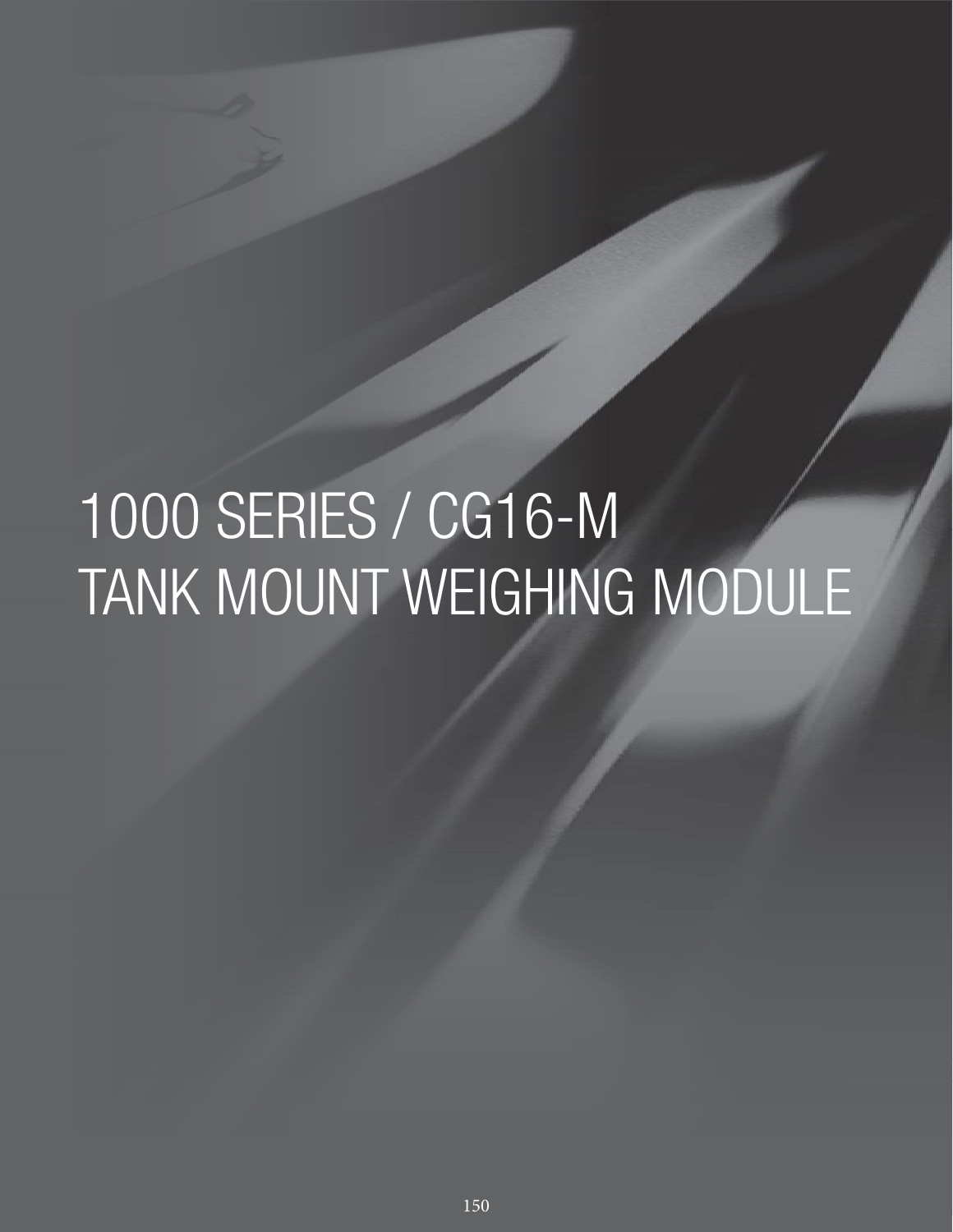

# 1000 SERIES – TANK MOUNT

#### **OVERVIEW**

The CG-16M series Tank Weighing Module is designed for use in medium to heavy capacity tanks, hoppers and bins. This low-profile mount with its bolt in place design simplifies the conversion of any tank or hopper into a scale. The self-checking design eliminates the need for external hardware.

UBC Seismic Approved. The CG-16M is designed for use in medium to heavy capacity tanks, hoppers, and bin scales. Perfect for mechanical conversions and new installations. Available in Alloy Steel Load Cell with Mild Steel Mount, Stainless Steel Welded Load Cell with Mild Steel Mount, or Stainless Steel Welded Load Cell with Stainless Mount.



#### FM APPROVED

US COC: FM17US0300X, Canada COC: FM17CA0152X

 $1 (800) 230 - 0120$  Contact@inscaleusa.com CAGE Code 07GT5

contact@inscaleusa.com

www.inscaleusa.com

Nationwide Dealer Network

151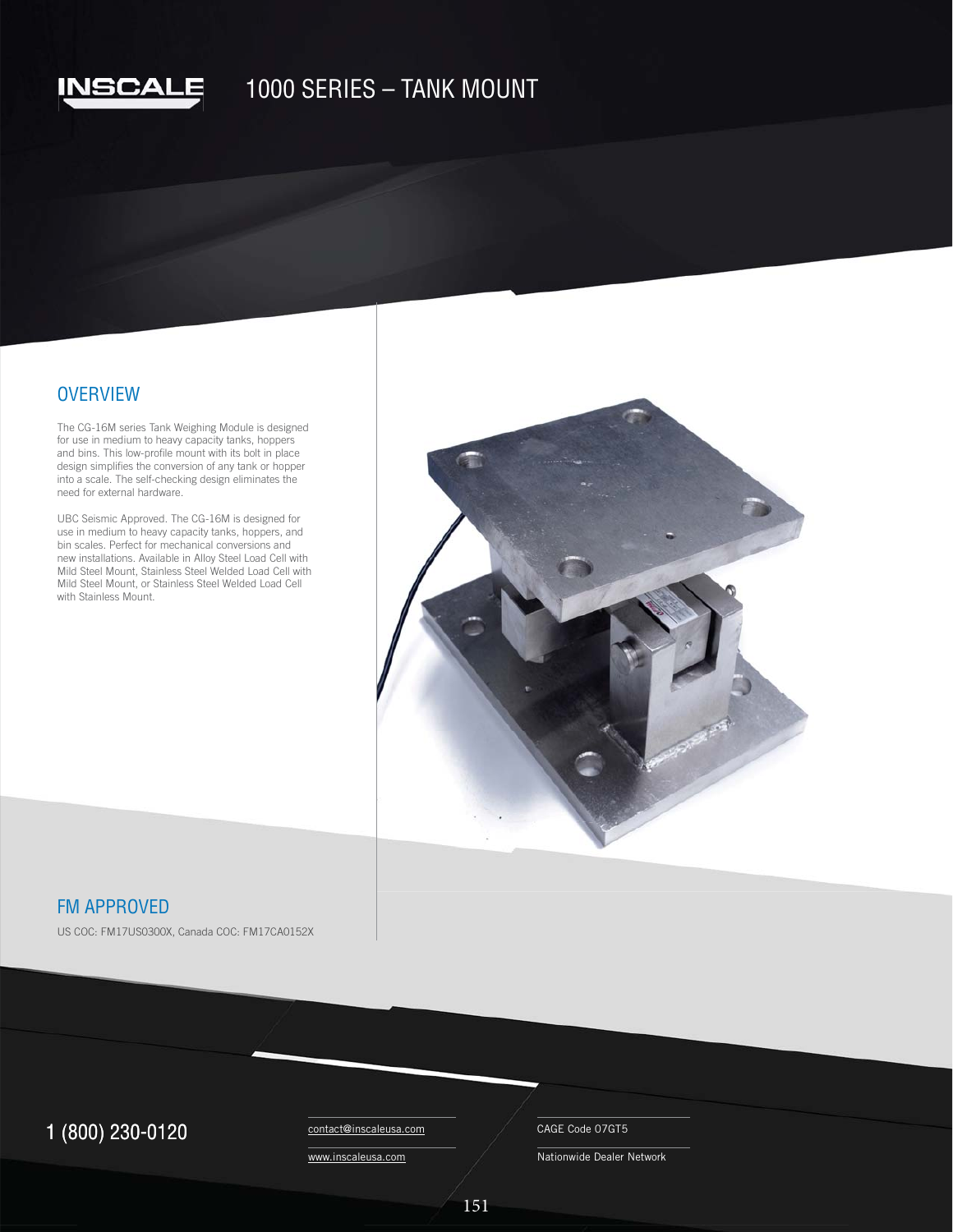### **OVERVIEW**

The CG-16 series Tank Weighing Module is designed for use in medium to heavy capacity tanks, hoppers and bins. Perfect for mechanical conversions and new installations. This low-profile mount with its bolt in place design simplifies the conversion of any tank or hopper into a scale. The self-checking design eliminates the need for external hardware.

UBC Seismic Approved. The CG-16M is designed for use in medium to heavy capacity tanks, hoppers, and bin scales. Perfect for mechanical conversions and new installations. Available in Alloy Steel Load Cell with Mild Steel Mount, Stainless Steel Welded Load Cell with Mild Steel Mount, or Stainless Steel Welded Load Cell with Stainless Mount.

## PERFORMANCE SPECIFICATIONS

Safe Overload: 150% FS Full Scale OutputL 3.00 mv/V Excitation Voltage: 1-15V AC/DC Load Cell Resistance: 700 Ohms

Load Cell Cable 1K-5K: 4 Conductor, 50 ft 10K - 125K: 4 Conductor, 50 ft (Braided Shield) Operating Temperature: -20º C to +60º C

Materials

Load Cell - Alloy Steel (Nickel Plated) or Stainless Steel

Assembly: Mild Steel (Nickel Plated) or Stainless Steel

### DIMENSIONS

|             |       | В     |       |       |       |       | G    |      |      |
|-------------|-------|-------|-------|-------|-------|-------|------|------|------|
| $1K - 5K$   | 9.25  | 5.00  | 5.00  | 6.25  | 3.75  | 4.00  | 2.75 | 0.50 | 0.56 |
| $10K - 25K$ | 12.00 | 7.90  | 8.00  | 7.50  | 6.00  | 8.00  | 6.00 | 0.75 | 0.81 |
| 35K         | 12.00 | 7.90  | 8.00  | 7.50  | 6.00  | 8.00  | 6.00 | 0.75 | 0.81 |
| <b>50K</b>  | 16.25 | 9.30  | 12.00 | 11.50 | 9.50  | 9.00  | 6.50 | 1.00 | 0.81 |
| 75K         | 16.25 | 9.30  | 12.00 | 11.50 | 9.50  | 9.00  | 6.50 | 1.00 | 0.81 |
| 100K - 125K | 23.50 | 11.75 | 14.00 | 20.00 | 12.00 | 10.00 | 8.00 | 1.12 | 1.12 |